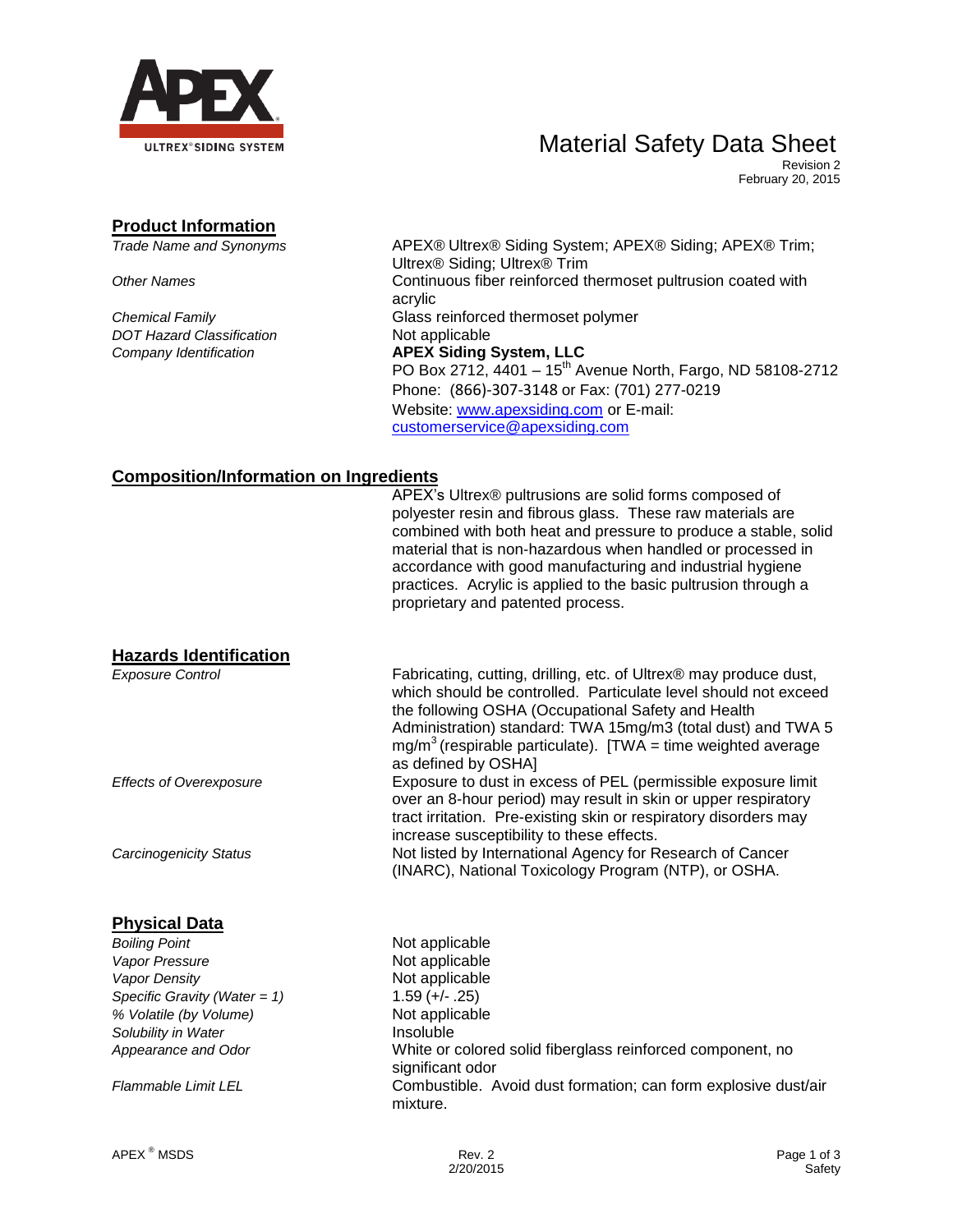

# Material Safety Data Sheet

Revision 2 February 20, 2015

| <b>First Aid measures</b>               |                                                                                                                                                                                                                                                               |
|-----------------------------------------|---------------------------------------------------------------------------------------------------------------------------------------------------------------------------------------------------------------------------------------------------------------|
| <b>Inhalation of Dust</b>               | Remove from source of exposure into fresh air. Ensure clear<br>airway. Seek medical attention.                                                                                                                                                                |
| Prolonged Skin Contact with Dust        | Remove contaminated clothing, wash skin with warm water and<br>soap, skin cream may be helpful. If glass fibers become<br>embedded seek medical attention.                                                                                                    |
| <b>Eye Contact with Dust</b>            | Flush with running water for 15 minutes or more.                                                                                                                                                                                                              |
| Ingestion of Dust                       | Do not induce vomiting; seek medical attention.                                                                                                                                                                                                               |
| <b>Fire and Explosion Data</b>          |                                                                                                                                                                                                                                                               |
| <b>Flash Point</b>                      | Not applicable                                                                                                                                                                                                                                                |
| Ignition Temperature                    | 806° Fahrenheit without an ignition source; 788° Fahrenheit with<br>an ignition source.                                                                                                                                                                       |
| Extinguishing Media                     | Water, CO <sub>2</sub> , dry chemical such as NFPA Class A fire<br>extinguisher.                                                                                                                                                                              |
| <b>Fire Fighting Procedures</b>         | Self-contained breathing apparatus for large scale or sustained<br>fires should be used.                                                                                                                                                                      |
| Unusual Fire and Explosion Hazards      | In a large scale or sustained fire, product may decompose<br>releasing carbon monoxide, carbon dioxides and various<br>hydrocarbons. Avoid ignition sources when cutting the material<br>and/or around dust accumulations.                                    |
| NFPA Hazard Rating (0 = No Hazard)      | Health 0, Flammability 0, Reactivity 0. [National Fire Protection<br>Association]                                                                                                                                                                             |
| <b>Reactivity Data</b>                  |                                                                                                                                                                                                                                                               |
| Stability and Incompatibility           | Stable. Hazardous polymerization will not occur.<br>Avoid contact with hot or concentrated nitric and perchloric acid,<br>fuming sulfuric acid or 98% sulfuric acid at over 140 degrees F.                                                                    |
| <b>Hazardous Decomposition Products</b> | See information in Fire and Explosion Data section above.                                                                                                                                                                                                     |
| <b>Environmental Information</b>        |                                                                                                                                                                                                                                                               |
| <b>Handling and Storing Precautions</b> | Store away from open flame.                                                                                                                                                                                                                                   |
| <b>Miscellaneous</b>                    | Do not eat or drink in fabrication areas.                                                                                                                                                                                                                     |
| Housekeeping                            | Avoid dust accumulations at or in excess of 1/32 inch; practice<br>proper housekeeping procedures by utilizing an explosion proof<br>vacuum or natural bristle brush with a non-sparking/non-<br>conductive dust pan. Do not use compressed air for cleaning. |
| Spill or Leak Procedures                | Not applicable.                                                                                                                                                                                                                                               |
| <b>Waste Disposal</b>                   | Dispose of as solid waste in compliance with all applicable local,<br>state and federal regulations.                                                                                                                                                          |

### **Personal Protection Information**

*Respiratory Protection* Use adequate ventilation to control dust when machining, cutting, drilling, etc. Dust masks may be used to prevent inhalation of airborne dust. If the amount of dust exceeds the